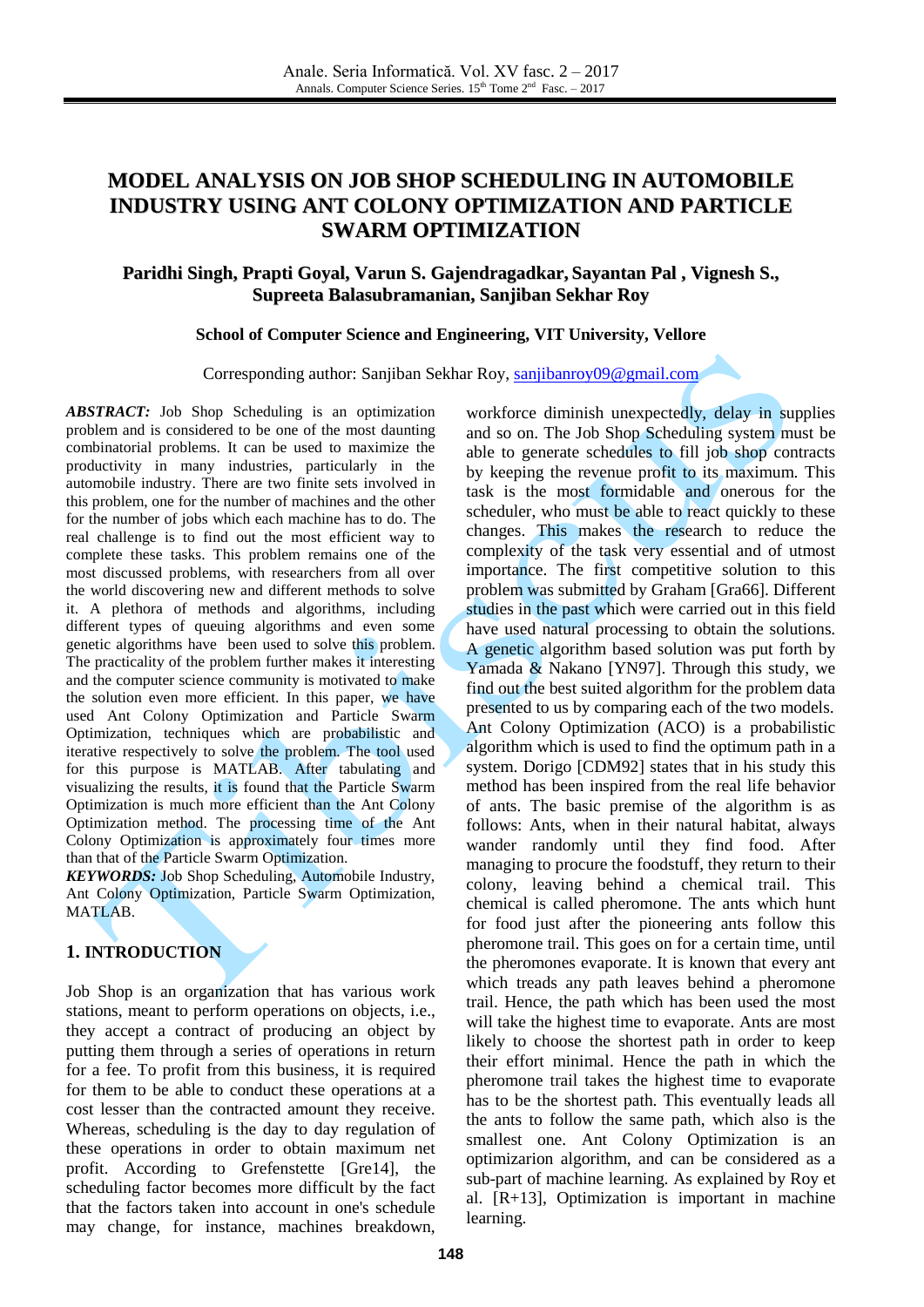

**Fig. 1. Sketch Map of the Ant Theory**

Particle Swarm Optimization is an optimization algorithm which uses iterations to improve the solution. This algorithm solved the problem by moving the candidate solutions by applying common mathematical formulae over the candidate solution's velocity and position. The candidate solutions are called particles, hence the name Particle Swarm Optimization. The movement of every particle depends on its local best known position and has its position constantly updated as and when better positions are found by other particles. This influence of the local best known position plus the dependency on other particles helps the swarm of particles move towards the best possible solution of the system. PSO was originally proposed by Kennedy, Eberhart and Shi. [KES01] They compared the particles to birds and the swarm to a flock of birds. The flock of birds arrives near a part in the ocean which is stocked with food. The bird closest to the food chirps the loudest, influencing the other birds to change their direction. If any of the other birds, while turning, comes closer to the food source, that bird starts chirping louder than the previous one, making the other birds turn in his direction as mentioned in the study of Kennedy & Eberhart [KE95]. This continues until the swarm reaches the food source, thus achieving its objective. They say that the PSO model is based on swarm intelligence and the swarm will always take the shortest path required. PSO is another optimization technique now widely used in machine learning. Optimization in machine learning has been mentioned in the study of Roy et al. [RVK16]. A similar use of optimization has been discussed in classification of spam by Roy & Vishwanatham [RV16].

Structure of the rest of the paper is described ahead. Section 2 deals with the different methodologies used in solving the problem, thus introducing the framework of the project. Section 3 talks about the data set used and the tool used to showcase the algorithms. Section 4 compares the different methods used in this paper, along with the analysis of the data source referred and the outcomes of the experimental methods.

## **2. METHODOLOGY**

The two methods used, as described earlier for solving the problem, are Ant Colony Optimization and Particle Swarm Optimization. Both are optimization algorithms, working on probabilistic and iterative systems respectively.

### **2.1. Ant Colony Optimization**

To solve the Job Shop Scheduling Problem using Ant Colony Optimization, the process is similar to that of finding the distance between two nodes in a weighted tree graph. In the initial state, all ants start at level 0 of the tree, indicating that no job has been scheduled yet. Every route is given an initial pheromone value of one, signifying that the paths have not yet been used. The pheromone values reduce by 40% after every iteration. The next task in the algorithm is to find the local search criteria. This depends on two factors, namely the pheromone levels and the cost of moving from one level to the next one. This cost is calculated by knowing the extra amount of time required for including the next job in a certain machine. This cost can be zero. The most important question faced in this algorithm is whether to use previous experience or to go for the next scheduling, as these are the only two options. Like in any optimization algorithm, it is needless to say that the path which will take the least time needs to be chosen. There are three steps in solving this problem.

- 1.A rand value is generated to compare with r\_0
- 2. If this rand value  $> r_0$ , then the local search will go for the route that has the highest amount of pheromone deposits
- 3.Else, the local search does a roulette wheel selection based on (pheromone/ (route -  $cost + 1$ )). Roulette wheel selection (also called Fitness proportionate selection) is a genetic operator used for potentially useful solutions in recombination.

Pheromone deposition is another important aspect in this algorithm, as this actively determines the path the algorithm will take. Pheromone is only deposited by the best ants in each round. The amount of pheromone deposited is (1/ (best ant total cost)).

# **2.2. Particle Swarm Optimization**

The usage of Particle Swarm Optimization in solving the Job Shop Scheduling Problem is starkly similar to the system of Ring Topology, a type of network topology. Each particle is connected to four of its adjacent neighbors. Every particle calculates its own speed depending on the best solution as suggested by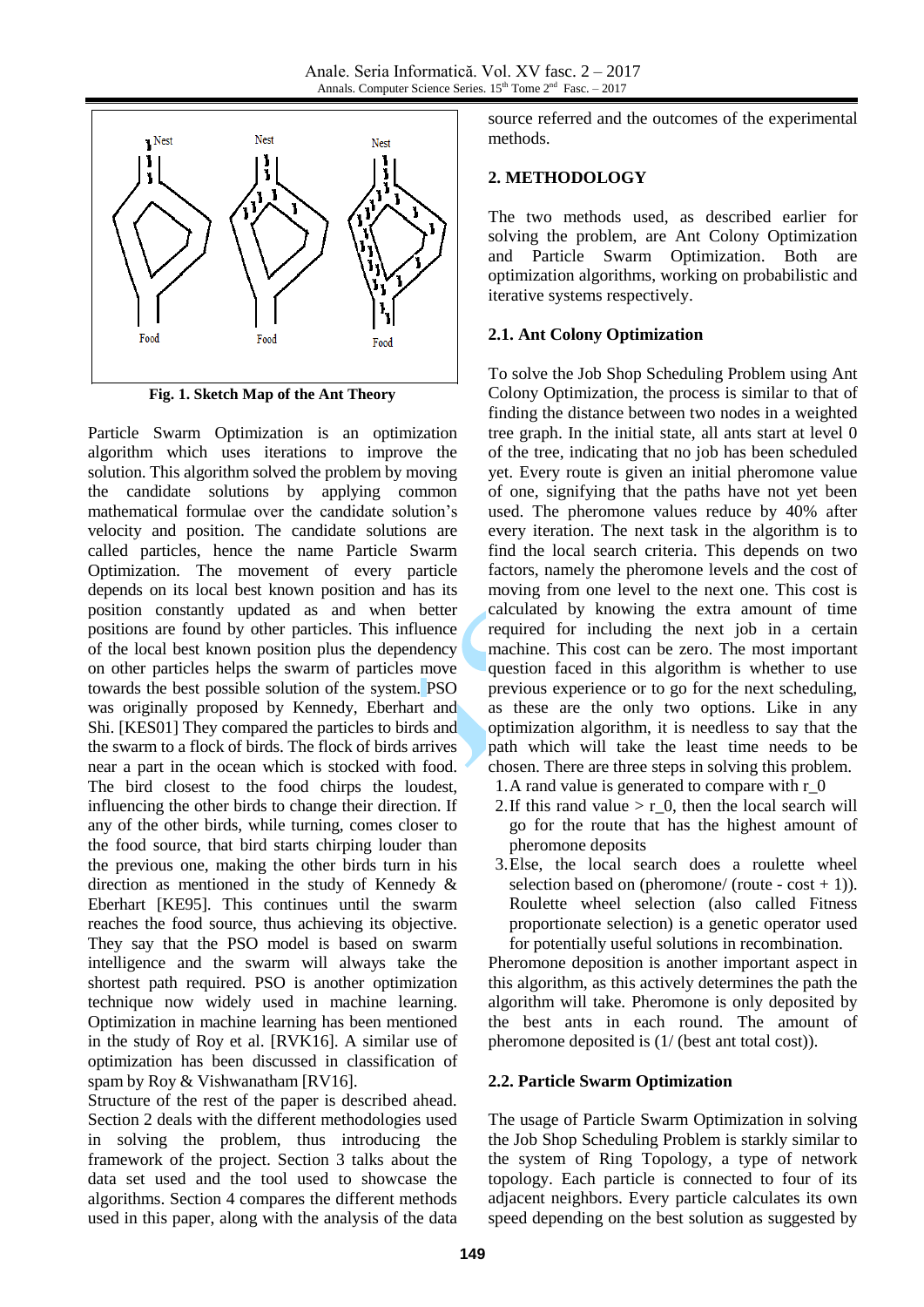its neighbors and also the one by itself in each iteration. Speed and location is defined for all n dimensions. In the initial state, all particles are given the speed 0 at all n directions, indicating that nothing has been initiated at that point of time. Every particle is assigned a random position between 1 and m in all the dimensions. The local best solution is the same as the particle's location in this case. Neighbor best solution is the best solution among the four neighbors of the particle, based on the neighbor index. The local search criteria is the next logical step. To calculate the speed of each particle, its speed and the best speed of its neighbors is considered.

$$
\bar{v}_i(t+1) =
$$
  
\n
$$
w \times \bar{v}_i(t) + c_1 \times r_{1,i} \quad (pbest p best_i(t) -
$$
  
\n
$$
xit + c2 \times r2,i(Nbestit - xit)
$$
 (1)

The previous location and its new speed are then added to get the new solution. The local best and neighbor best are updated once the new cost and speed are lower than the previous best cost and speed.

$$
\bar{x}_i(t+1) = \bar{x}_i(t) + \bar{v}_i(t+1) \tag{2}
$$

To reduce the runtime load requirement, an asynchronous update method is used. Here, the neighbor best is updated when all particles finish their calculations for the present iteration. The termination of the algorithm occurs when a set number of iterations are performed by a set number of particles. The amount of exploration is defined by the number of particles and the amount of exploitation is defined by the number of iterations.



#### **3. DATA SET AND TOOLS USED**

The Data Set used is of four, five and six number of jobs. The results have been tabulated and visualized in the form of graphs. We have used MATLAB to implement these algorithms and get the results.

### **4. EXPERIMENTAL RESULT AND DISCUSSION**

We have used the algorithms of Ant Colony Optimization and Particle Swarm Optimization to solve the Job Shop Problem. We have constructed the algorithms in MATLAB and have used the tool extensively to visualize the results in the form of graphs and get the necessary outputs.

**Table 1. Ant Colony Optimization**

| Number of Jobs | Time (seconds) |
|----------------|----------------|
|                | 88.93          |
|                | 89.44          |
|                |                |



**Fig. 3. Graph for Ant Colony Optimization**

As explained earlier, we have used the dataset of four, five and six jobs for both the algorithms. By using the ACO, we have found out that as the amount of jobs increases, so does the time taken to solve the problem. For completing four jobs, the algorithm required approximately 88.93 seconds. For the fulfillment of five jobs, the algorithm took approximately 89.44 seconds and for six jobs, it required approximately 90.47 seconds.

|  | <b>Table 2. Particle Swarm Optimization</b> |  |
|--|---------------------------------------------|--|
|--|---------------------------------------------|--|

| Number of Jobs | Time (seconds) |
|----------------|----------------|
|                | 21.61          |
|                | 21.73          |
|                | 21.88          |

**Fig. 2. Flow Chart of Particle Swarm Optimization**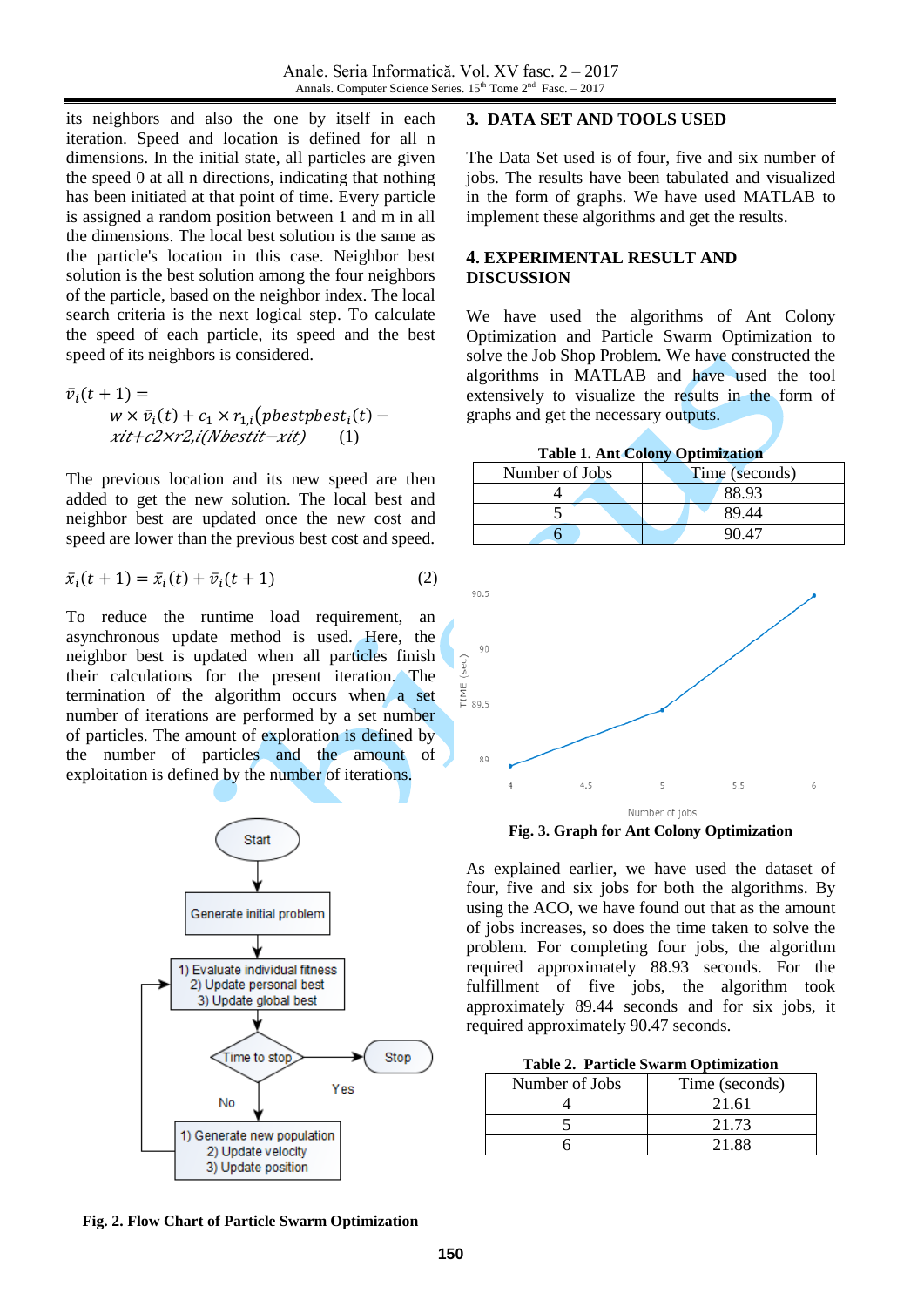

**Fig. 4. Particle Swarm Optimization**

The algorithm for Particle Swarm Optimization was also done using MATLAB. The same dataset, as that of ACO, was fed to this algorithm. The execution time for PSO model was very less compared to the ACO model. When given four jobs, the algorithm required approximately 21.61 seconds to complete all of them. On giving five jobs, the algorithm took approximately 21.73 seconds to complete the task and for six jobs, the algorithm took 21.88 seconds.

|  |  | Table 3. Comparison in execution time |  |
|--|--|---------------------------------------|--|
|--|--|---------------------------------------|--|

| Number of | Time ACO  | Time PSO  |  |
|-----------|-----------|-----------|--|
| Jobs      | (seconds) | (seconds) |  |
|           | 88.93     | 21.61     |  |
|           | 89.44     | 21.73     |  |
|           | 10 47     | 21.88     |  |
|           |           |           |  |



**Fig. 5. Graph for the comparison in execution time for ACO and PSO**

The time taken by PSO is less than 1/4th of the time taken by ACO. This indicates that the PSO method is more efficient than the ACO method in solving the Job Shop problem. This can be attributed to the fact that in the ACO method, it requires considerable time for a strong pheromone trail to be available for the remaining mass of the solution. As a result, in order to complete the problem, initial few solutions will have to go in a non-optimum way, resulting in a considerable loss of time. In the case of PSO, this problem doesn't exist. As the algorithm is completely based on swarm behavior, every individual solution turns in the way of optimum path. Thus, at every point of time, the swarm moves closer to the optimum solution and hence gets there faster. As a result of which, the PSO reaches its destination much earlier than the ACO.

#### **5. CONCLUSION**

In this paper, we have applied an original heurisitic model, i.e., Ant Colony Optimization and a Particle Swarm Optimization model to the same data of job shop scheduling problem. Both, the Ant Colony Optimization and the Particle Swarm Optimization algorithm are found to be the excellent ways for solving the Job Shop Scheduling problem but as efficiency of any model depends on its execution time as well, Particle Swarm Optimization model seems to have won the battle. Kennedy & Ebehart [KE95] stated in their study that Particle swarm optimization is an extremely simple algorithm that seems to be effective for optimizing a wide range of functions.The algorithms have been coded in MATLAB and the results have been tabulated and visualized using its graph library. The graphs then have been compared along with the tables to find out the more optimum algorithm.

#### **REFERENCES**

- [CDM92] **Alberto Colorni, Marco Dorigo, Vittorio Maniezzo** – *An investigation of some properties of an "Ant algorithm"* in Proceedings of parallel problem solving from nature conference, 1992.
- [Gra66] **R. L. Graham** *Bounds for Certain Multiprocessing Anomalies*, In Bell Labs Technical Journal, 1966.
- [Gre14] **J. J. Grefenstette** *[Proceedings of the](https://books.google.co.in/books?hl=en&lr=&id=lI17AgAAQBAJ&oi=fnd&pg=PP1&dq=John+J.+Grefenstette+job+shop+scheduling&ots=0KsWe3O53w&sig=TeUT7Lb9XlXc_qJFnTFAiNLoW2U)  [First International Conference on](https://books.google.co.in/books?hl=en&lr=&id=lI17AgAAQBAJ&oi=fnd&pg=PP1&dq=John+J.+Grefenstette+job+shop+scheduling&ots=0KsWe3O53w&sig=TeUT7Lb9XlXc_qJFnTFAiNLoW2U)  [Genetic Algorithms and their](https://books.google.co.in/books?hl=en&lr=&id=lI17AgAAQBAJ&oi=fnd&pg=PP1&dq=John+J.+Grefenstette+job+shop+scheduling&ots=0KsWe3O53w&sig=TeUT7Lb9XlXc_qJFnTFAiNLoW2U)  [Applications](https://books.google.co.in/books?hl=en&lr=&id=lI17AgAAQBAJ&oi=fnd&pg=PP1&dq=John+J.+Grefenstette+job+shop+scheduling&ots=0KsWe3O53w&sig=TeUT7Lb9XlXc_qJFnTFAiNLoW2U)*, 2014.
- [KE95] **James Kennedy, Russell Eberhart** *A New Optimizer Using Particle Swarm Theory*, in IEEE Xplore, 1997.
- [KES01] **J. Kennedy, R. Eberhart, Y. Shi**  Swarm Intelligence, 2001.